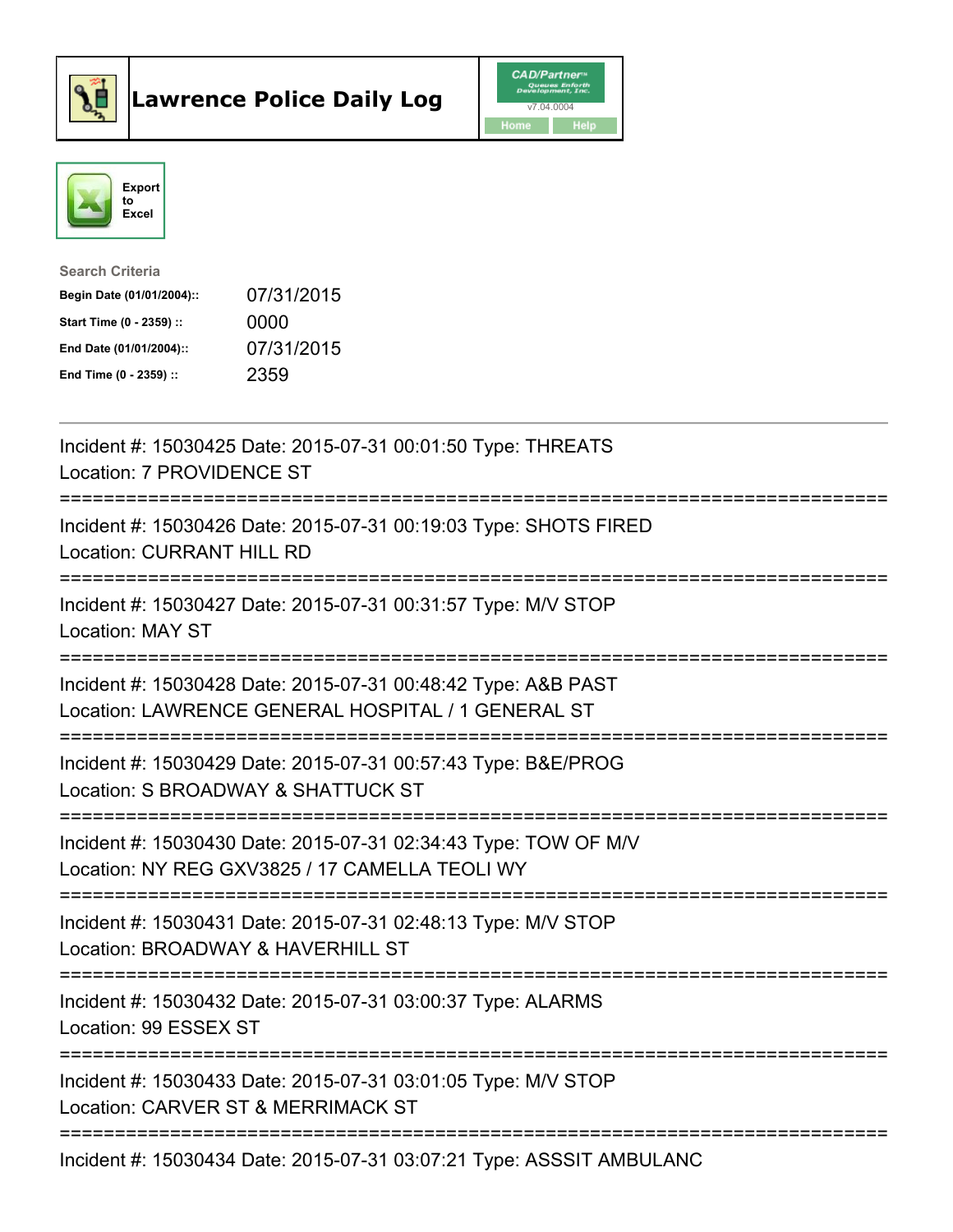Location: 44 ALDER ST #2

=========================================================================== Incident #: 15030435 Date: 2015-07-31 03:12:56 Type: TOW OF M/V Location: TRESPASS TOW / 119 THOREAU WAY =========================================================================== Incident #: 15030436 Date: 2015-07-31 03:14:11 Type: ASSSIT AMBULANC Location: 18 GRAICHEN TER =========================================================================== Incident #: 15030437 Date: 2015-07-31 03:40:18 Type: M/V STOP Location: BROADWAY & ESSEX ST =========================================================================== Incident #: 15030438 Date: 2015-07-31 04:12:53 Type: SUS PERS/MV Location: AMES ST & PEARL ST =========================================================================== Incident #: 15030439 Date: 2015-07-31 04:37:11 Type: TOW OF M/V Location: TRESPASS TOW / 97 OAK ST =========================================================================== Incident #: 15030440 Date: 2015-07-31 05:14:52 Type: ASSSIT AMBULANC Location: 20 BELLEVUE ST #B FL 2 =========================================================================== Incident #: 15030441 Date: 2015-07-31 05:37:11 Type: WOMAN DOWN Location: BROADWAY & WATER ST =========================================================================== Incident #: 15030442 Date: 2015-07-31 05:58:39 Type: HIT & RUN M/V Location: DORCHESTER ST & PHILLIPS ST =========================================================================== Incident #: 15030444 Date: 2015-07-31 06:33:37 Type: DISTURBANCE Location: 81 WALNUT ST =========================================================================== Incident #: 15030443 Date: 2015-07-31 06:33:44 Type: ASSSIT AMBULANC Location: 1 GENERAL ST =========================================================================== Incident #: 15030445 Date: 2015-07-31 06:49:53 Type: ASSSIT AMBULANC Location: 295 SALEM ST FL 3 =========================================================================== Incident #: 15030446 Date: 2015-07-31 07:01:48 Type: PARK & WALK Location: BROADWAY =========================================================================== Incident #: 15030447 Date: 2015-07-31 07:04:00 Type: SELECTIVE ENF Location: HIGH ST =========================================================================== Incident #: 15030448 Date: 2015-07-31 07:09:35 Type: CLOSE STREET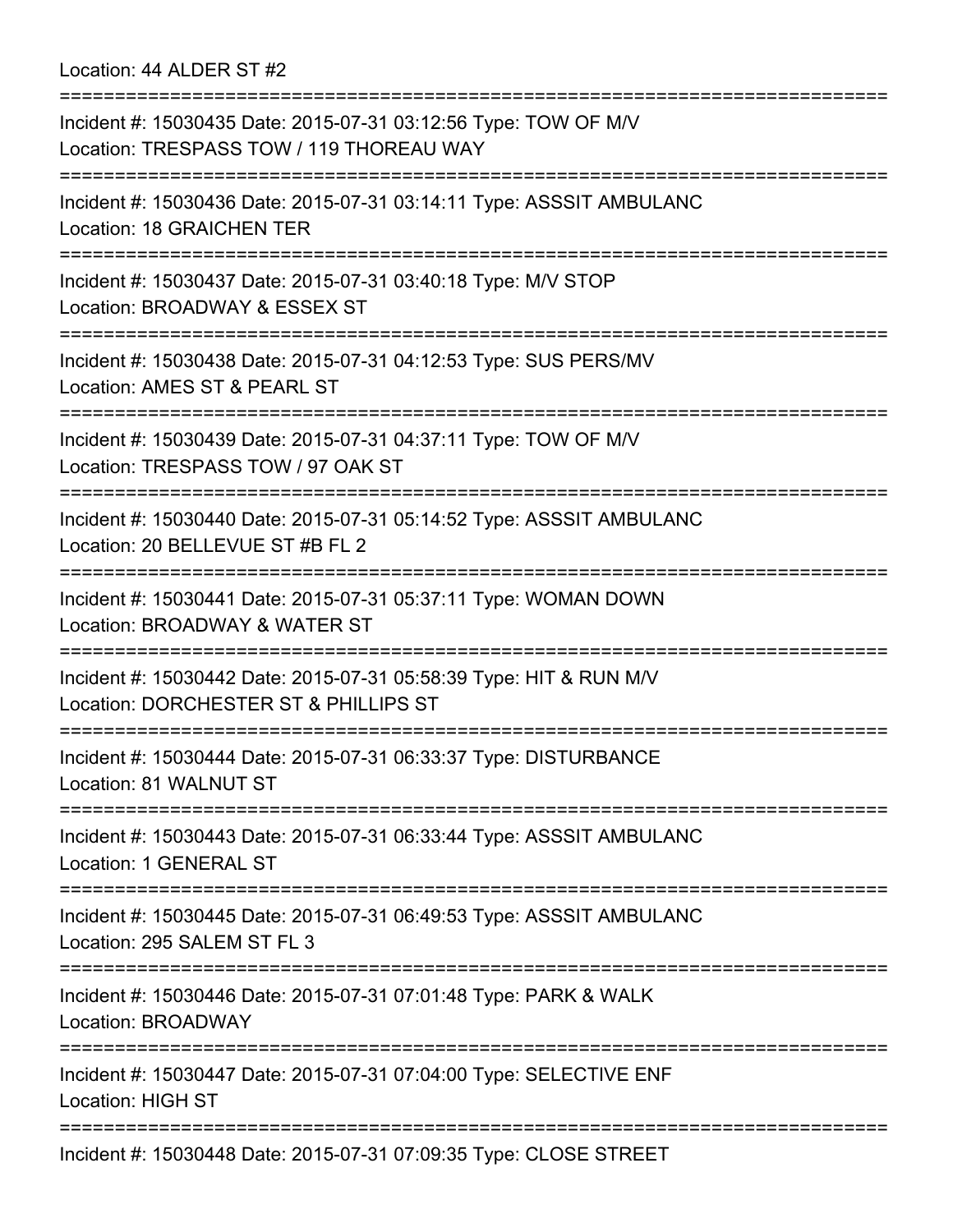| Incident #: 15030449 Date: 2015-07-31 07:18:07 Type: INVESTIGATION<br>Location: 333 BROADWAY<br>================================              |
|-----------------------------------------------------------------------------------------------------------------------------------------------|
| Incident #: 15030450 Date: 2015-07-31 07:19:34 Type: ALARMS<br>Location: 60 ISLAND ST                                                         |
| Incident #: 15030451 Date: 2015-07-31 07:23:44 Type: ASSSIT AMBULANC<br>Location: 293 HAMPSHIRE ST<br>:===================                    |
| Incident #: 15030452 Date: 2015-07-31 07:30:15 Type: M/V STOP<br>Location: HOLLY & S BROADWAY                                                 |
| Incident #: 15030453 Date: 2015-07-31 07:50:14 Type: STOL/MV/PAS<br>Location: 46 FARNHAM ST                                                   |
| ==============================<br>Incident #: 15030454 Date: 2015-07-31 07:50:30 Type: CLOSE STREET<br>Location: E HAVERHILL ST & PROSPECT ST |
| Incident #: 15030455 Date: 2015-07-31 08:21:49 Type: MAL DAMAGE<br>Location: 275 WATER ST                                                     |
| Incident #: 15030456 Date: 2015-07-31 08:39:58 Type: ASSSIT AMBULANC<br>Location: 23 HAWLEY ST #105                                           |
| ===========================<br>Incident #: 15030457 Date: 2015-07-31 09:02:00 Type: M/V STOP<br>Location: MA 424YA2 / JACKSON ST & METHUEN ST |
| Incident #: 15030458 Date: 2015-07-31 09:19:56 Type: ANIMAL COMPL<br>Location: 22 BERNARD AV                                                  |
| Incident #: 15030459 Date: 2015-07-31 09:25:01 Type: AUTO ACC/PI<br>Location: DENNYS / 160 WINTHROP AV                                        |
| Incident #: 15030460 Date: 2015-07-31 09:29:17 Type: RECOV/STOL/MV<br>Location: 189 ABBOTT ST                                                 |
| Incident #: 15030461 Date: 2015-07-31 09:39:36 Type: TOW OF M/V<br>Location: 9 BERKELEY ST                                                    |
| Incident #: 15030462 Date: 2015-07-31 09:45:44 Type: PARK & WALK                                                                              |

Location: BROADWAY & HAVERHILL ST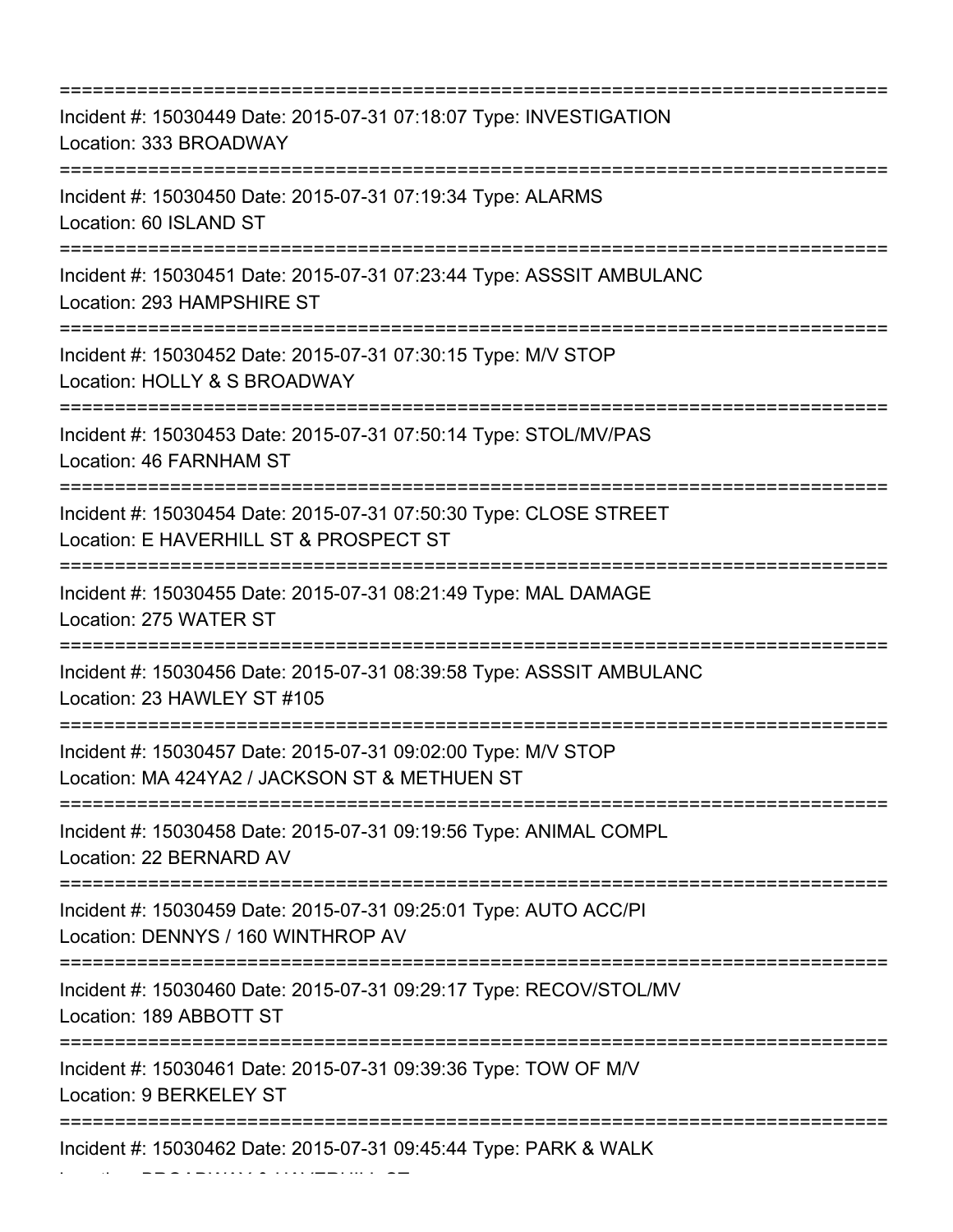| =============================                                                                                                                                                         |
|---------------------------------------------------------------------------------------------------------------------------------------------------------------------------------------|
| Incident #: 15030463 Date: 2015-07-31 09:46:22 Type: M/V STOP<br>Location: AMESBURY GARDENS / 206 AMESBURY ST<br>===============================<br>================================= |
| Incident #: 15030464 Date: 2015-07-31 09:57:57 Type: ALARMS<br>Location: 33 S BROADWAY                                                                                                |
| Incident #: 15030466 Date: 2015-07-31 10:01:13 Type: THREATS<br>Location: 113 BEACON AVE<br>=================================                                                         |
| Incident #: 15030465 Date: 2015-07-31 10:01:37 Type: SUS PERS/MV<br>Location: 95 GREENWOOD ST                                                                                         |
| Incident #: 15030467 Date: 2015-07-31 10:09:31 Type: AUTO ACC/NO PI<br>Location: LAWRENCE CITY HALL / 200 COMMON ST<br>-----------------------------------                            |
| Incident #: 15030468 Date: 2015-07-31 10:38:43 Type: SUS PERS/MV<br>Location: HAMPSHIRE ST & LOWELL ST                                                                                |
| Incident #: 15030469 Date: 2015-07-31 11:05:35 Type: CK WELL BEING<br>Location: 12 DIAMOND ST #25<br>:===================================                                             |
| Incident #: 15030470 Date: 2015-07-31 11:13:33 Type: M/V STOP<br>Location: LV 71350 / BERKELEY & STEARNS AV                                                                           |
| Incident #: 15030471 Date: 2015-07-31 11:23:28 Type: PARK & WALK<br>Location: BROADWAY & HAVERHILL ST                                                                                 |
| Incident #: 15030472 Date: 2015-07-31 11:24:17 Type: PARK & WALK<br>Location: BROADWAY & HAVERHILL ST                                                                                 |
| Incident #: 15030473 Date: 2015-07-31 11:26:34 Type: IDENTITY THEFT<br>Location: 69 HAVERHILL ST<br>=======================                                                           |
| Incident #: 15030474 Date: 2015-07-31 11:37:28 Type: M/V STOP<br>Location: APPLETON ST & ESSEX ST                                                                                     |
| Incident #: 15030475 Date: 2015-07-31 11:39:10 Type: SUS PERS/MV<br>Location: 231 BROADWAY<br>========================                                                                |
| Incident #: 15030476 Date: 2015-07-31 11:47:17 Type: SUS PERS/MV                                                                                                                      |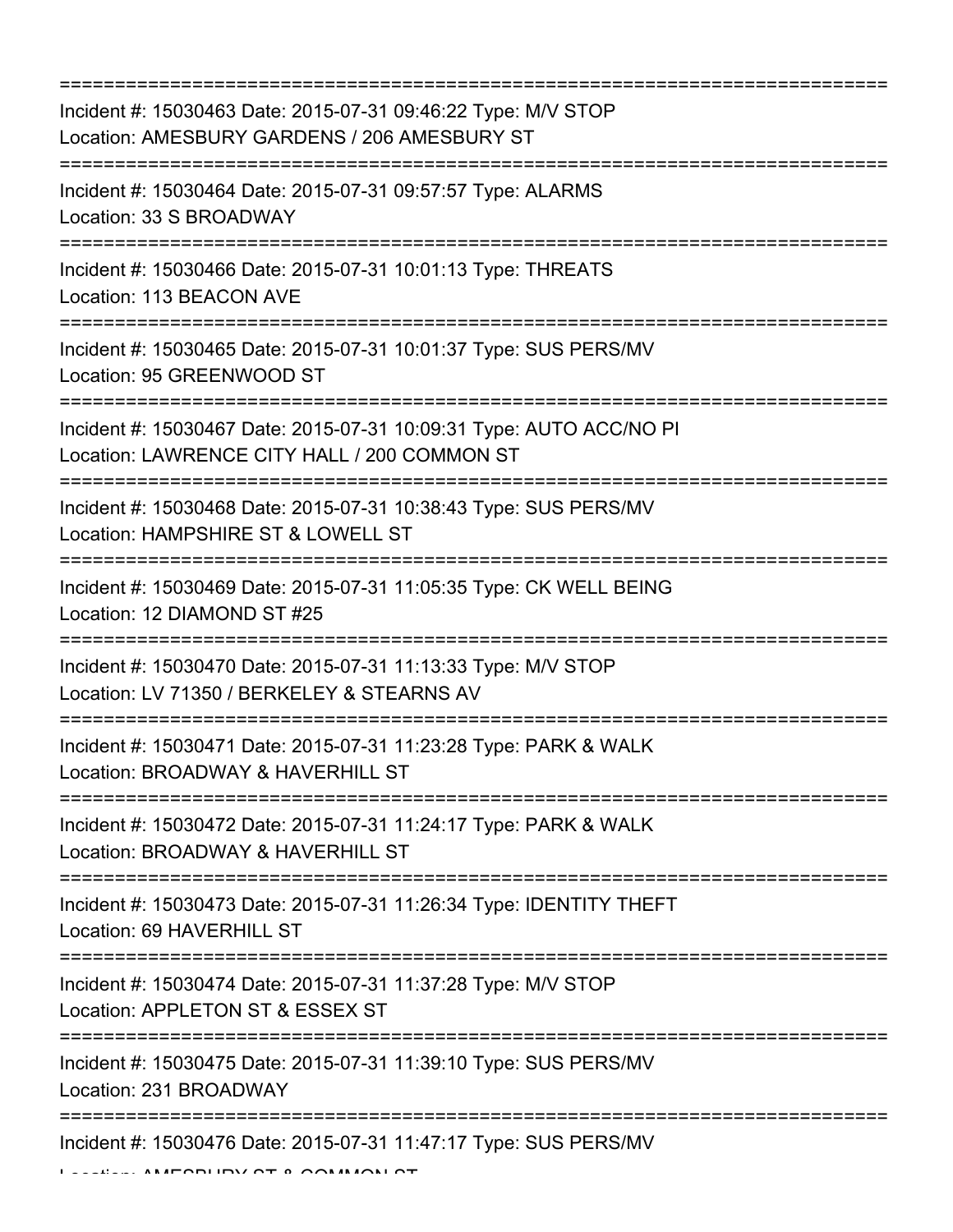| ;=======================                                                                                                           |
|------------------------------------------------------------------------------------------------------------------------------------|
| Incident #: 15030477 Date: 2015-07-31 11:52:28 Type: M/V STOP<br>Location: 592 ESSEX ST                                            |
| Incident #: 15030478 Date: 2015-07-31 11:57:32 Type: M/V STOP<br>Location: APPLETON ST & ESSEX ST                                  |
| :===========================<br>Incident #: 15030479 Date: 2015-07-31 12:02:20 Type: 911 HANG UP<br>Location: 163 SALEM ST #1 LEFT |
| Incident #: 15030480 Date: 2015-07-31 12:06:03 Type: M/V STOP<br>Location: APPLETON ST & ESSEX ST                                  |
| Incident #: 15030481 Date: 2015-07-31 12:15:12 Type: M/V STOP<br>Location: GORHAM ST & S BROADWAY                                  |
| ========================<br>Incident #: 15030482 Date: 2015-07-31 12:17:12 Type: M/V STOP<br>Location: 161 SALEM ST                |
| Incident #: 15030483 Date: 2015-07-31 12:23:53 Type: ALARMS<br>Location: 5 WATER ST                                                |
| Incident #: 15030484 Date: 2015-07-31 12:26:07 Type: M/V STOP<br>Location: DORCHESTER ST & WINTHROP AV                             |
| Incident #: 15030485 Date: 2015-07-31 12:27:56 Type: M/V STOP<br>Location: S UNION ST & WINTHROP AV                                |
| Incident #: 15030486 Date: 2015-07-31 12:29:24 Type: M/V STOP<br>Location: APPLETON ST & ESSEX ST                                  |
| Incident #: 15030487 Date: 2015-07-31 12:30:59 Type: M/V STOP<br>Location: 2GL954 / JAMAICA ST & S UNION ST                        |
| Incident #: 15030488 Date: 2015-07-31 12:31:20 Type: M/V STOP<br>Location: APPLETON ST & ESSEX ST                                  |
| Incident #: 15030489 Date: 2015-07-31 12:31:55 Type: M/V STOP<br>Location: APPLETON ST & ESSEX ST                                  |
| Incident #: 15030491 Date: 2015-07-31 12:34:29 Type: B&E/PAST                                                                      |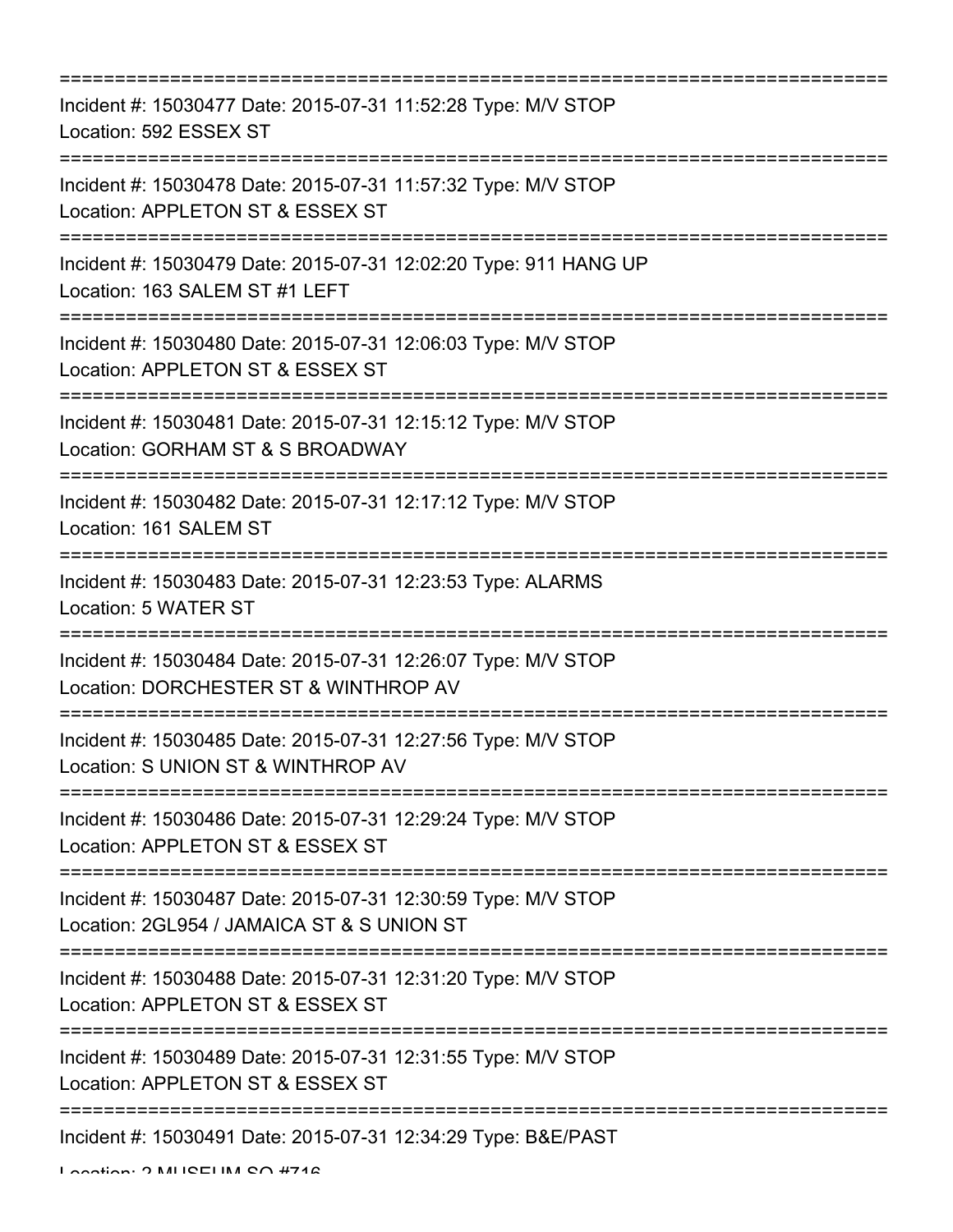=========================================================================== Incident #: 15030490 Date: 2015-07-31 12:35:26 Type: SUS PERS/MV Location: S BROADWAY & WEARE ST =========================================================================== Incident #: 15030492 Date: 2015-07-31 12:43:44 Type: M/V STOP Location: APPLETON ST & ESSEX ST =========================================================================== Incident #: 15030493 Date: 2015-07-31 12:44:22 Type: M/V STOP Location: 3NZ895 / APPLETON ST & ESSEX ST =========================================================================== Incident #: 15030494 Date: 2015-07-31 12:47:46 Type: M/V STOP Location: APPLETON ST & ESSEX ST =========================================================================== Incident #: 15030495 Date: 2015-07-31 12:49:37 Type: DOMESTIC/PAST Location: 79 BODWELL ST =========================================================================== Incident #: 15030496 Date: 2015-07-31 12:51:16 Type: MV/BLOCKING Location: 681 LOWELL ST =========================================================================== Incident #: 15030498 Date: 2015-07-31 12:56:18 Type: SUS PERS/MV Location: GULF STATION / 233 WINTHROP AV =========================================================================== Incident #: 15030497 Date: 2015-07-31 12:56:40 Type: INVESTIGATION Location: 2 APPLETON ST =========================================================================== Incident #: 15030499 Date: 2015-07-31 12:59:21 Type: HIT & RUN M/V Location: 84 MARGIN ST =========================================================================== Incident #: 15030500 Date: 2015-07-31 13:06:01 Type: B&E/PAST Location: 2 MUSEUM SQ #716 =========================================================================== Incident #: 15030501 Date: 2015-07-31 13:47:05 Type: MEDIC SUPPORT Location: 27 DRACUT ST =========================================================================== Incident #: 15030502 Date: 2015-07-31 13:47:39 Type: KIDNAP/PAST Location: 100 SOUTH BROADWAY =========================================================================== Incident #: 15030503 Date: 2015-07-31 13:55:23 Type: M/V STOP Location: 700 ESSEX ST =========================================================================== Incident #: 15030504 Date: 2015-07-31 14:09:18 Type: 209A/SERVE Location: 20 BOXFORD ST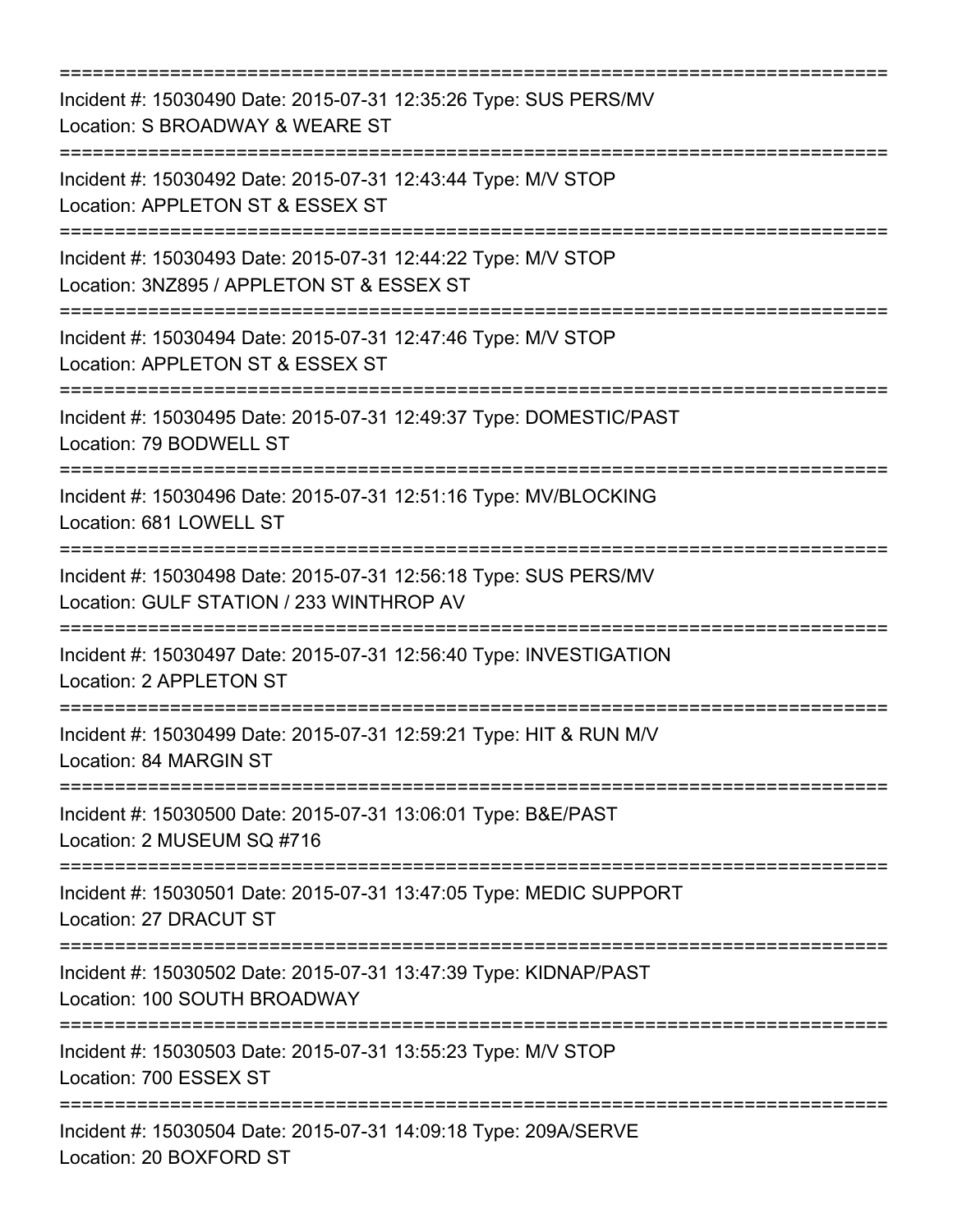Incident #: 15030505 Date: 2015-07-31 14:26:07 Type: M/V STOP Location: 37 AUBURN ST =========================================================================== Incident #: 15030506 Date: 2015-07-31 14:29:50 Type: M/V STOP Location: 500 MERRIMACK ST =========================================================================== Incident #: 15030507 Date: 2015-07-31 14:33:57 Type: M/V STOP Location: 500 MERRIMACK ST =========================================================================== Incident #: 15030508 Date: 2015-07-31 14:35:37 Type: SUS PERS/MV Location: AUBURN ST & BENNINGTON ST =========================================================================== Incident #: 15030509 Date: 2015-07-31 14:38:52 Type: M/V STOP Location: KATHLEEN TER & MT VERNON ST =========================================================================== Incident #: 15030510 Date: 2015-07-31 14:40:22 Type: COURT DOC SERVE Location: 83 EVERETT ST =========================================================================== Incident #: 15030511 Date: 2015-07-31 14:57:02 Type: AUTO ACC/NO PI Location: HAFFNERS GAS STATION / 194 S BROADWAY =========================================================================== Incident #: 15030512 Date: 2015-07-31 15:00:44 Type: SUS PERS/MV Location: MERRIMACK ST & S BROADWAY =========================================================================== Incident #: 15030513 Date: 2015-07-31 15:08:20 Type: M/V STOP Location: 59 MAPLE ST =========================================================================== Incident #: 15030514 Date: 2015-07-31 15:09:05 Type: INVESTIGATION Location: BLAKELIN ST & MANCHESTER ST =========================================================================== Incident #: 15030515 Date: 2015-07-31 15:11:33 Type: SUS PERS/MV Location: 10 KEMPTON CT =========================================================================== Incident #: 15030516 Date: 2015-07-31 15:12:15 Type: MV/BLOCKING Location: 15 RIVERVIEW PL =========================================================================== Incident #: 15030517 Date: 2015-07-31 15:14:56 Type: M/V STOP Location: 155 HAVERHILL ST ============================= Incident #: 15030518 Date: 2015-07-31 15:19:09 Type: MEDIC SUPPORT Location: 191 MAPLE ST FL 6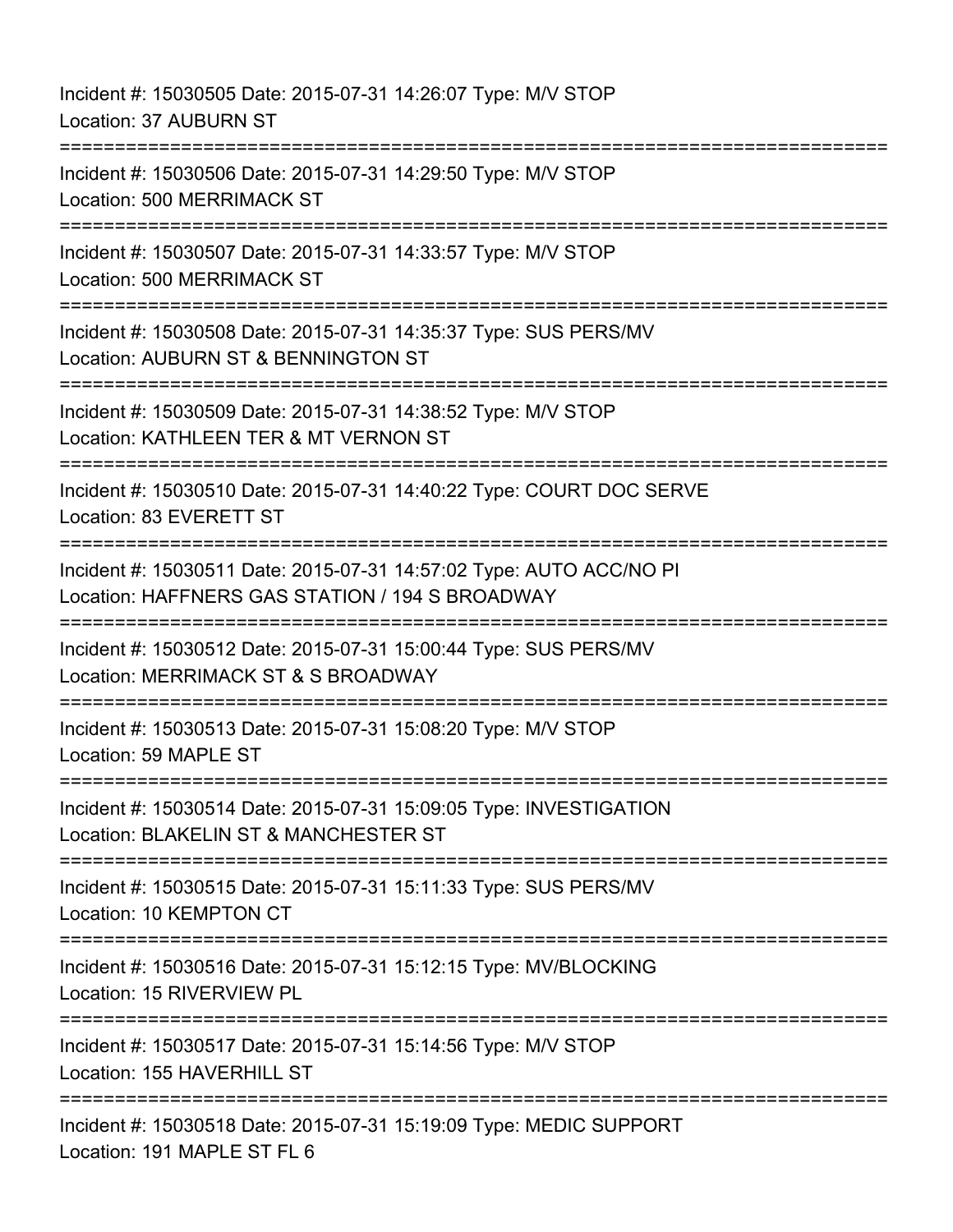Incident #: 15030519 Date: 2015-07-31 15:34:20 Type: M/V STOP Location: 36 WOODLAND ST =========================================================================== Incident #: 15030520 Date: 2015-07-31 15:38:26 Type: M/V STOP Location: CLIFTON ST & FARLEY ST =========================================================================== Incident #: 15030521 Date: 2015-07-31 15:40:29 Type: M/V STOP Location: 700 MERRIMACK ST =========================================================================== Incident #: 15030522 Date: 2015-07-31 15:45:09 Type: M/V STOP Location: BROADWAY & CONCORD ST =========================================================================== Incident #: 15030524 Date: 2015-07-31 15:49:55 Type: GENERAL SERV Location: BERNARD AV & HANCOCK ST =========================================================================== Incident #: 15030523 Date: 2015-07-31 15:50:57 Type: M/V STOP Location: BROADWAY & CONCORD ST =========================================================================== Incident #: 15030525 Date: 2015-07-31 15:54:17 Type: LARCENY/PAST Location: 305 ESSEX ST =========================================================================== Incident #: 15030526 Date: 2015-07-31 16:18:32 Type: ALARM/BURG Location: 555 S UNION ST =========================================================================== Incident #: 15030527 Date: 2015-07-31 16:26:00 Type: NOISE ORD Location: 62 EUTAW ST =========================================================================== Incident #: 15030528 Date: 2015-07-31 16:41:17 Type: GENERAL SERV Location: 253 ERVING AV =========================================================================== Incident #: 15030529 Date: 2015-07-31 16:46:39 Type: AUTO ACC/UNK PI Location: ANDOVER ST & BLANCHARD ST =========================================================================== Incident #: 15030530 Date: 2015-07-31 16:53:29 Type: AUTO ACC/NO PI Location: LAWRENCE ST & METHUEN ST =========================================================================== Incident #: 15030532 Date: 2015-07-31 17:01:00 Type: B&E/MV/PAST Location: 34 COOLIDGE ST FL 2 =========================================================================== Incident #: 15030531 Date: 2015-07-31 17:02:11 Type: B&E/PAST Location: 140 FARNHAM ST FL 1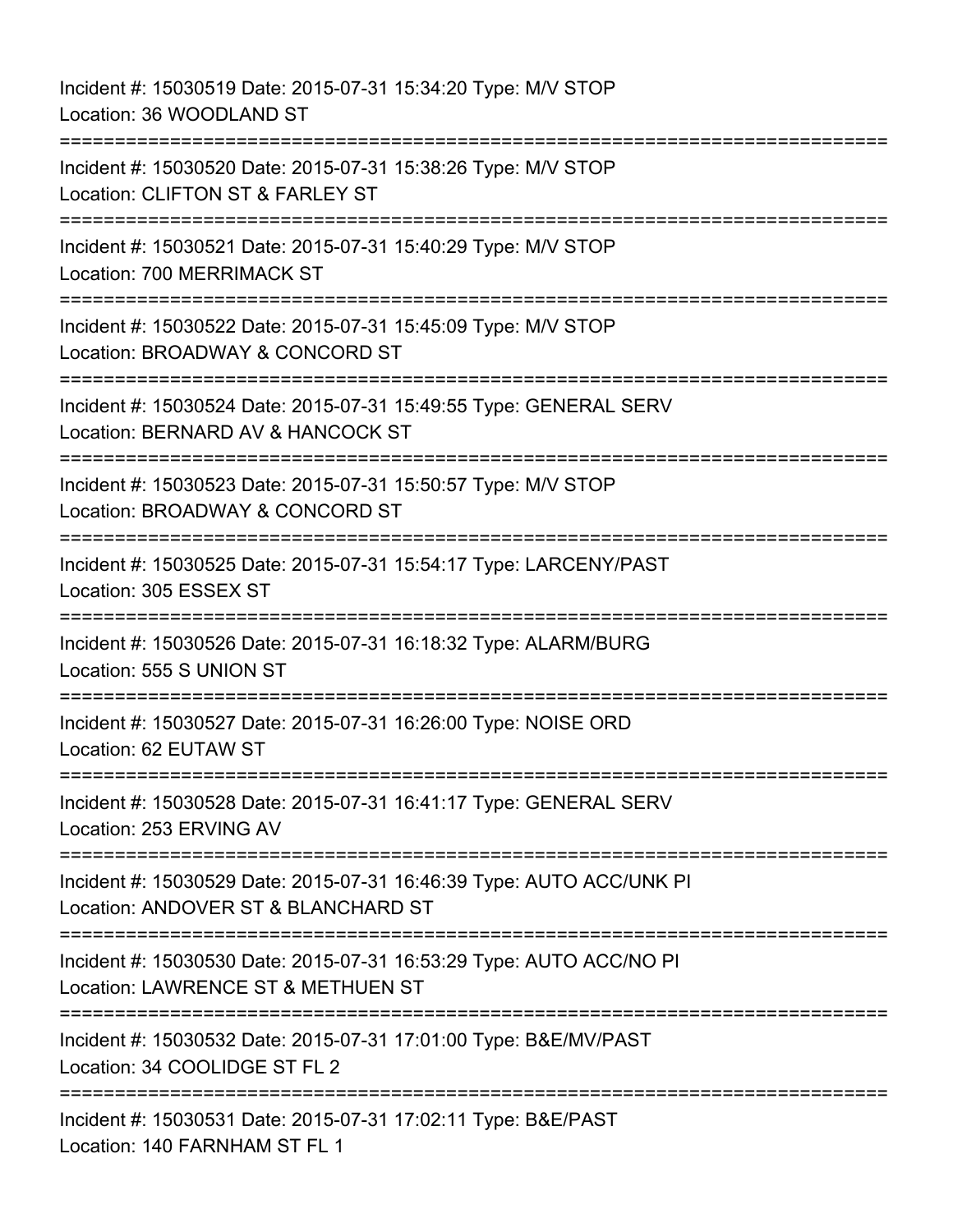Incident #: 15030533 Date: 2015-07-31 17:19:27 Type: MEDIC SUPPORT Location: 85 WILLOW ST

=========================================================================== Incident #: 15030534 Date: 2015-07-31 17:37:06 Type: M/V STOP Location: 5 FALMOUTH ST =========================================================================== Incident #: 15030535 Date: 2015-07-31 17:45:12 Type: M/V STOP Location: CAMBRIDGE ST & S UNION ST =========================================================================== Incident #: 15030536 Date: 2015-07-31 17:48:22 Type: MEDIC SUPPORT Location: OASIS ADULT HEALTH CENTER / 120 BROADWAY =========================================================================== Incident #: 15030537 Date: 2015-07-31 17:48:42 Type: DISTURBANCE Location: 48 SHATTUCK ST FL 1 =========================================================================== Incident #: 15030538 Date: 2015-07-31 18:10:11 Type: AUTO ACC/PI Location: COMMON ST & JACKSON ST =========================================================================== Incident #: 15030539 Date: 2015-07-31 18:11:49 Type: MEDIC SUPPORT Location: DAYBREAK SHELTER / 19 WINTER ST =========================================================================== Incident #: 15030540 Date: 2015-07-31 18:13:46 Type: ALARMS Location: SOUTH LAWRENCE EAST SCHOOL / 165 CRAWFORD ST =========================================================================== Incident #: 15030541 Date: 2015-07-31 18:29:17 Type: WOMAN DOWN Location: 125 JACKSON ST =========================================================================== Incident #: 15030542 Date: 2015-07-31 18:30:13 Type: LIC PLATE STO Location: 26 YALE ST =========================================================================== Incident #: 15030543 Date: 2015-07-31 18:49:38 Type: TOW/REPOSSED Location: 139 MARSTON ST =========================================================================== Incident #: 15030544 Date: 2015-07-31 19:07:41 Type: WARRANT SERVE Location: 90 CROSS ST =========================================================================== Incident #: 15030545 Date: 2015-07-31 19:21:09 Type: NOISE ORD Location: JAMAICA ST =========================================================================== Incident #: 15030546 Date: 2015-07-31 19:28:46 Type: NOISE ORD Location: LOWELL TER

===========================================================================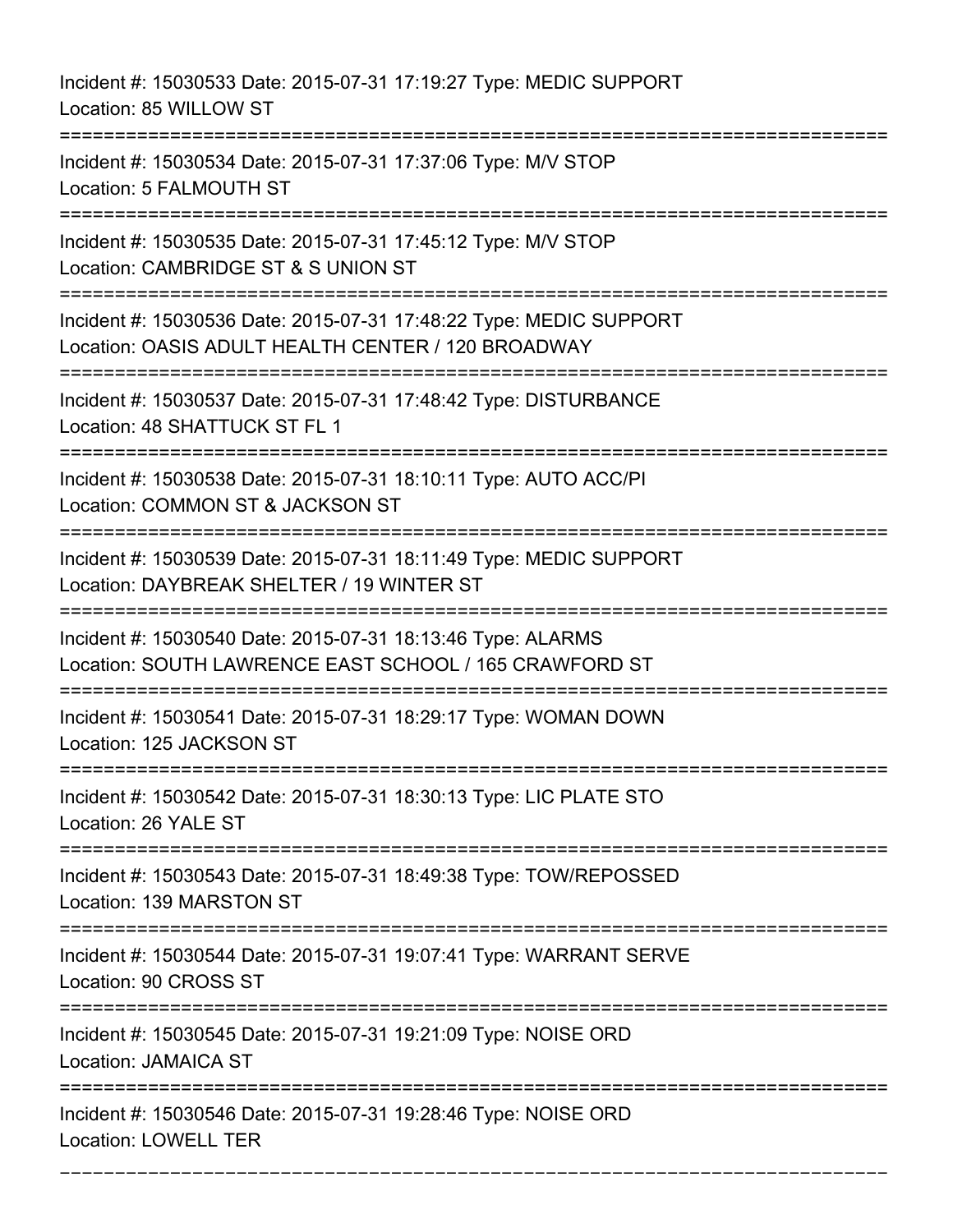Incident #: 15030547 Date: 2015-07-31 19:30:08 Type: MV/BLOCKING Location: 110 FARNHAM ST =========================================================================== Incident #: 15030548 Date: 2015-07-31 19:32:55 Type: DRUG OVERDOSE Location: 340 METHUEN ST =========================================================================== Incident #: 15030549 Date: 2015-07-31 19:42:17 Type: FIRE/MV Location: 495 NORTH BY EXIT 41 =========================================================================== Incident #: 15030550 Date: 2015-07-31 19:44:31 Type: DEATH SUDDEN Location: 53 BRADFORD ST #11 =========================================================================== Incident #: 15030551 Date: 2015-07-31 20:00:36 Type: GENERAL SERV Location: 34 LORING ST =========================================================================== Incident #: 15030552 Date: 2015-07-31 20:02:28 Type: SUS PERS/MV Location: KNOX ST & THORNDIKE ST =========================================================================== Incident #: 15030553 Date: 2015-07-31 20:17:53 Type: NOISE ORD Location: 34 GREENFIELD ST =========================================================================== Incident #: 15030554 Date: 2015-07-31 20:21:47 Type: NOISE ORD Location: 592 ANDOVER ST =========================================================================== Incident #: 15030555 Date: 2015-07-31 20:22:09 Type: NOISE ORD Location: 4 INMAN ST #3 =========================================================================== Incident #: 15030556 Date: 2015-07-31 20:30:52 Type: ALARMS Location: OASIS DENTAL SOLUTIONS / 290 MERRIMACK ST =========================================================================== Incident #: 15030557 Date: 2015-07-31 20:31:50 Type: LOST PROPERTY Location: CANAL ST =========================================================================== Incident #: 15030558 Date: 2015-07-31 20:56:52 Type: DISTURBANCE Location: SEVEN ELEVEN / 370 BROADWAY =========================================================================== Incident #: 15030559 Date: 2015-07-31 21:01:53 Type: UNWANTEDGUEST Location: WENDY'S / 99 WINTHROP AV =========================================================================== Incident #: 15030560 Date: 2015-07-31 21:05:03 Type: INVESTIGATION Location: 1 EATON ST ===========================================================================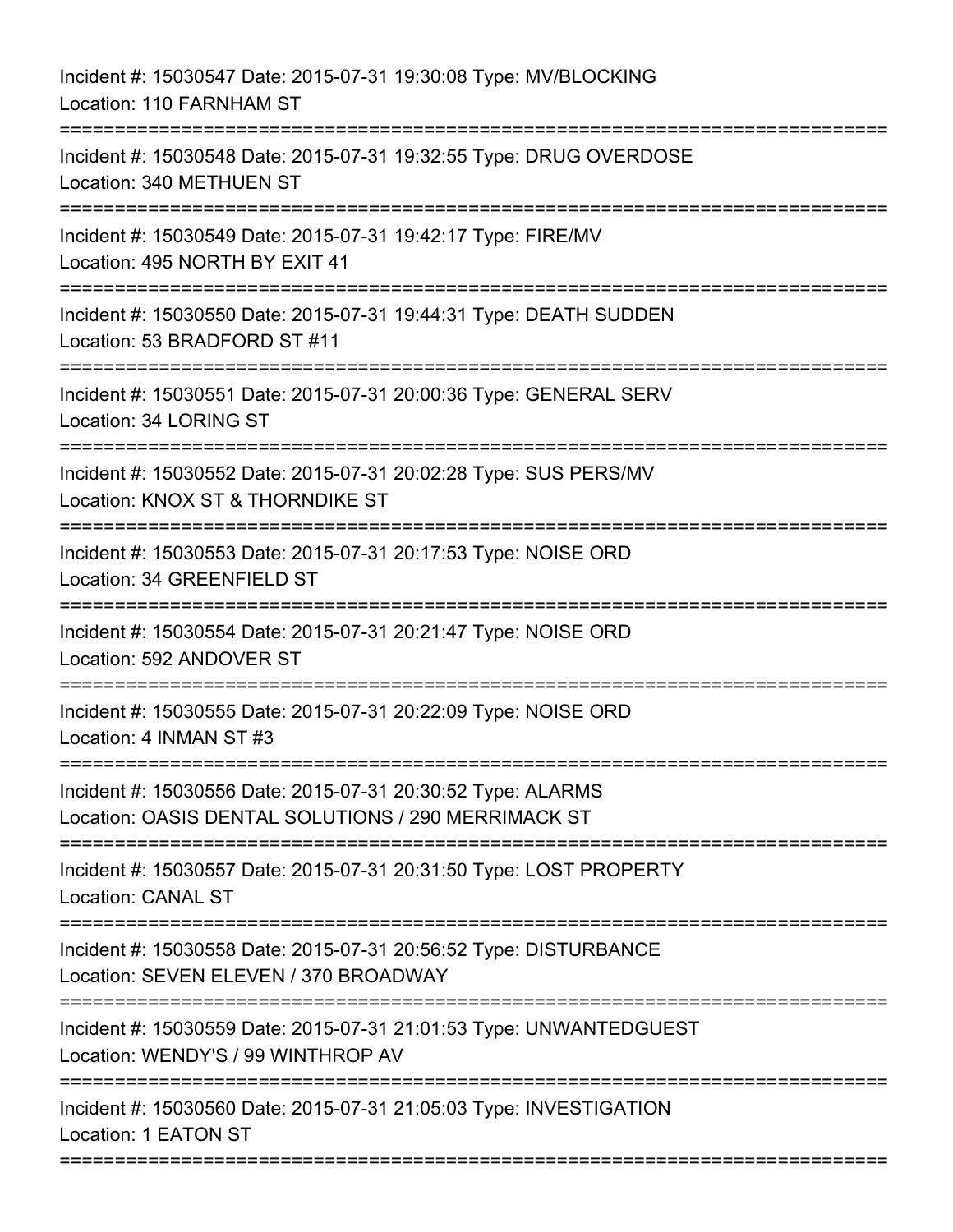| Incident #: 15030561 Date: 2015-07-31 21:09:04 Type: NOISE ORD<br>Location: 12 ACTON ST                                              |
|--------------------------------------------------------------------------------------------------------------------------------------|
| Incident #: 15030563 Date: 2015-07-31 21:17:24 Type: DISTURBANCE<br>Location: 599 CANAL ST                                           |
| Incident #: 15030562 Date: 2015-07-31 21:17:42 Type: M/V STOP<br>Location: BROADWAY & PARK ST<br>----------------------------------- |
| Incident #: 15030564 Date: 2015-07-31 21:19:04 Type: FIRE<br><b>Location: HILLTOP AV</b>                                             |
| Incident #: 15030565 Date: 2015-07-31 21:31:25 Type: MAN DOWN<br>Location: AMESBURY ST & CANAL ST                                    |
| Incident #: 15030566 Date: 2015-07-31 21:38:33 Type: NOISE ORD<br>Location: 448 LOWELL ST                                            |
| Incident #: 15030567 Date: 2015-07-31 21:42:01 Type: UNKNOWN PROB<br>Location: 114 MARSTON ST<br>=====================               |
| Incident #: 15030568 Date: 2015-07-31 21:48:36 Type: MEDIC SUPPORT<br>Location: 187 UNION ST #1R                                     |
| Incident #: 15030569 Date: 2015-07-31 21:49:38 Type: M/V STOP<br>Location: BROADWAY & LOWELL ST                                      |
| Incident #: 15030570 Date: 2015-07-31 21:50:38 Type: AUTO ACC/NO PI<br>Location: PARK ST & SPRUCE ST                                 |
| Incident #: 15030571 Date: 2015-07-31 21:53:09 Type: DOMESTIC/PROG<br>Location: 20 KNOX ST FL 1                                      |
| Incident #: 15030572 Date: 2015-07-31 21:56:01 Type: DISTURBANCE<br>Location: 257 BROADWAY #1R                                       |
| Incident #: 15030573 Date: 2015-07-31 22:05:49 Type: NOISE ORD<br>Location: 34 GREENFIELD ST                                         |
| Incident #: 15030574 Date: 2015-07-31 22:08:11 Type: M/V STOP<br>Location: CARVER ST & SALEM ST                                      |
|                                                                                                                                      |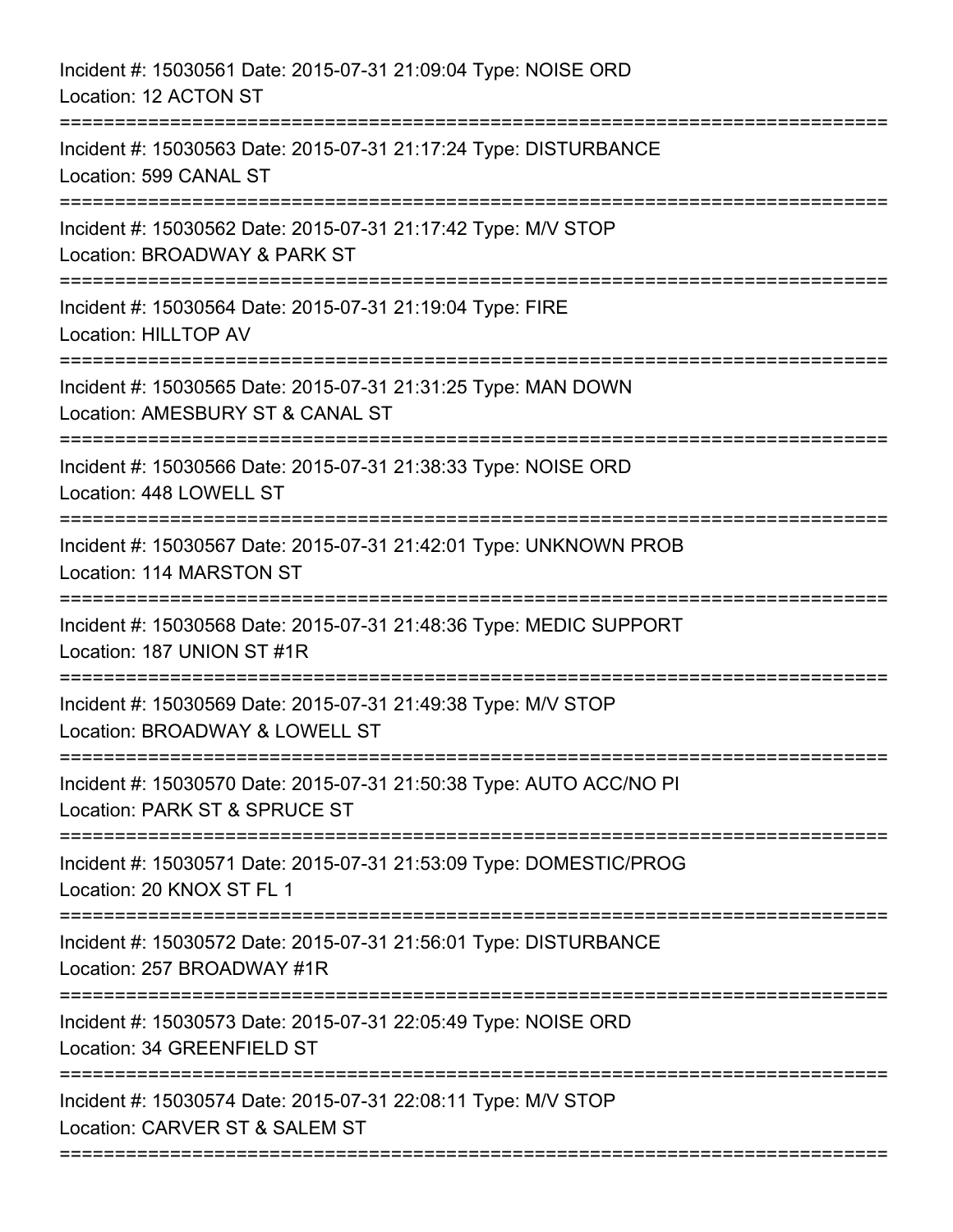Location: 20 KNOX ST FL 1

| Incident #: 15030589 Date: 2015-07-31 23:26:47 Type: DISORDERLY<br>Location: 475 BROADWAY<br>;============                                                                  |
|-----------------------------------------------------------------------------------------------------------------------------------------------------------------------------|
| Incident #: 15030587 Date: 2015-07-31 23:22:08 Type: DISTURBANCE<br>Location: 274 BROADWAY #2R                                                                              |
| Incident #: 15030586 Date: 2015-07-31 23:12:53 Type: NOISE ORD<br>Location: 303 PROSPECT ST]                                                                                |
| Incident #: 15030585 Date: 2015-07-31 23:09:00 Type: NOISE ORD<br>Location: 34 GREENFIELD ST                                                                                |
| Incident #: 15030584 Date: 2015-07-31 23:05:49 Type: M/V STOP<br>Location: HAVERHILL ST & NEWBURY ST                                                                        |
| Incident #: 15030583 Date: 2015-07-31 23:02:00 Type: NOISE ORD<br>Location: 30 TRINITY ST                                                                                   |
| Incident #: 15030582 Date: 2015-07-31 23:00:43 Type: M/V STOP<br>Location: 450 HAVERHILL ST                                                                                 |
| Incident #: 15030581 Date: 2015-07-31 22:44:26 Type: NOISE ORD<br>Location: 98 FARNHAM                                                                                      |
| Incident #: 15030580 Date: 2015-07-31 22:41:18 Type: MAL DAMAGE<br>Location: 57 SPRINGFIELD ST<br>;====================<br>,,,,,,,,,,,,,,,,,,,<br>========================= |
| Incident #: 15030579 Date: 2015-07-31 22:40:12 Type: M/V STOP<br>Location: 160 WINTHROP AV                                                                                  |
| Incident #: 15030578 Date: 2015-07-31 22:38:07 Type: SHOTS FIRED<br>Location: N PARISH RD                                                                                   |
| Incident #: 15030577 Date: 2015-07-31 22:32:18 Type: NOISE ORD<br><b>Location: BERNARD AV</b>                                                                               |
| Incident #: 15030576 Date: 2015-07-31 22:28:01 Type: ALARMS<br>Location: 61 EUTAW ST                                                                                        |